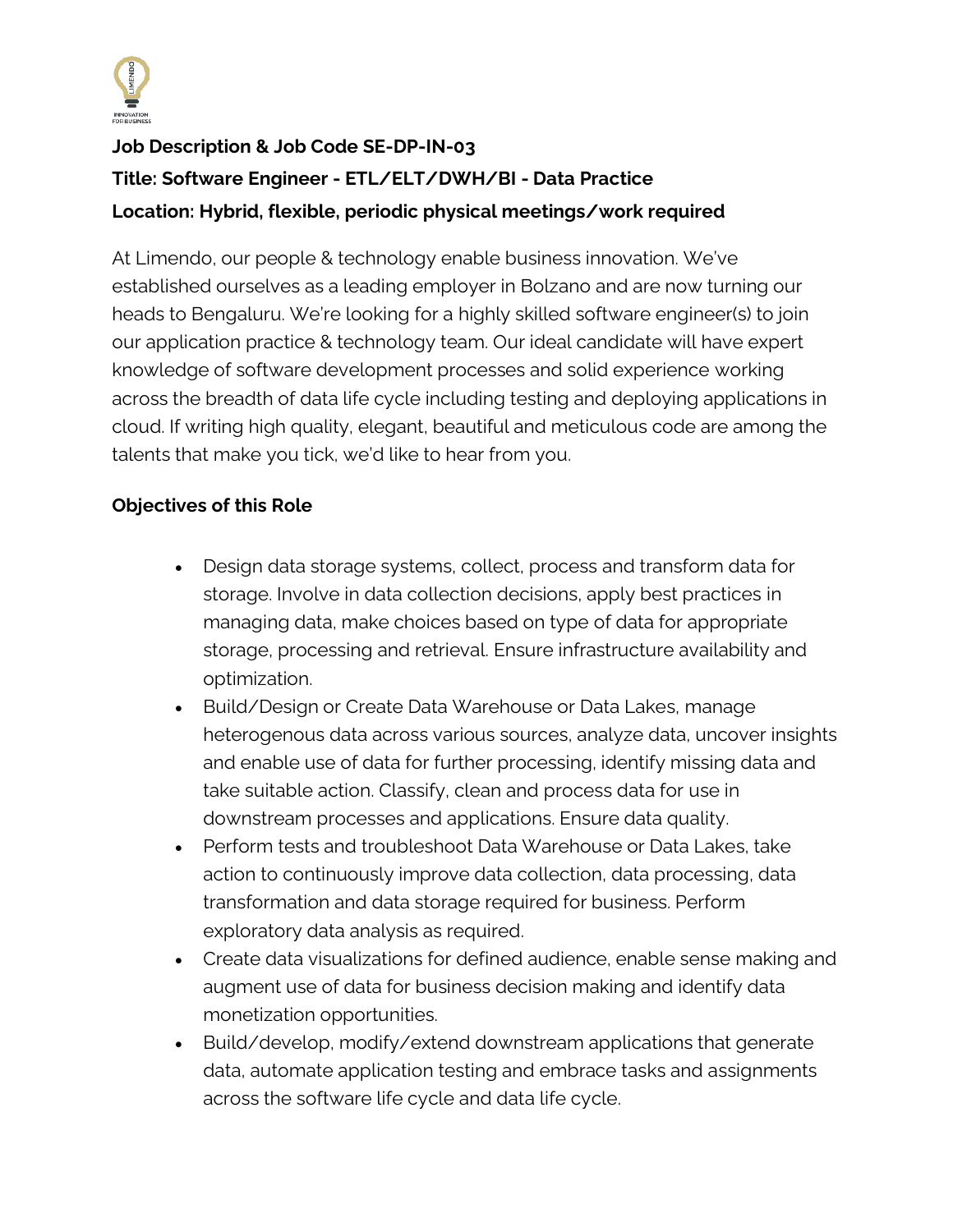

• Contribute to development and engineering of existing products, deliver mission critical software across multiple industry verticals. Work with partners, collaborators and cross functional, distributed teams in an agile setting. Champion innovation for our products and customers through participation in ideation, prototyping and validating product fit

### **Daily and Monthly Responsibilities**

- Design, develop and modify data systems, using scientific analysis and mathematical models to predict and measure outcome and consequences of design
- Develop and direct data system testing and validation procedures, programming, and documentation, analyze information to determine, recommend, and plan data system reports and layouts, and modifications
- Build the infrastructure required for optimal extraction, transformation, and loading of data from a wide variety of data sources using SQL and AWS 'big data' technologies
- Writing Complex SQL queries, sub-queries and complex joins
- Azure/AWS Pipeline knowledge to develop ETL for data movement, experience to map the source to target rules and fields (Redshift or Snowflake)
- Implement natural keys, surrogate keys, SCD, SCD2 into the data warehouse to support history, automated triggers to take snapshots, history maintenance, automated triggers to take backup and re-store in case of failures
- Translate business requirements, design jobs for data migration from various data sources, RDBMS design, development and performance tuning, experience with MS SQL Server 2014 database technologies and ETL best practices with MS SQL Server
- Using Business Intelligence Development Studio to build SSIS packages
- Excellent troubleshooting & optimization skills: interpreting ETL logs, performing data validation, dissecting SSIS code, understanding the benefits and drawbacks of parallelism, experience with change data capture, using expressions, scoping of variables, commonly used transforms, event handlers and logging providers, ability to understand